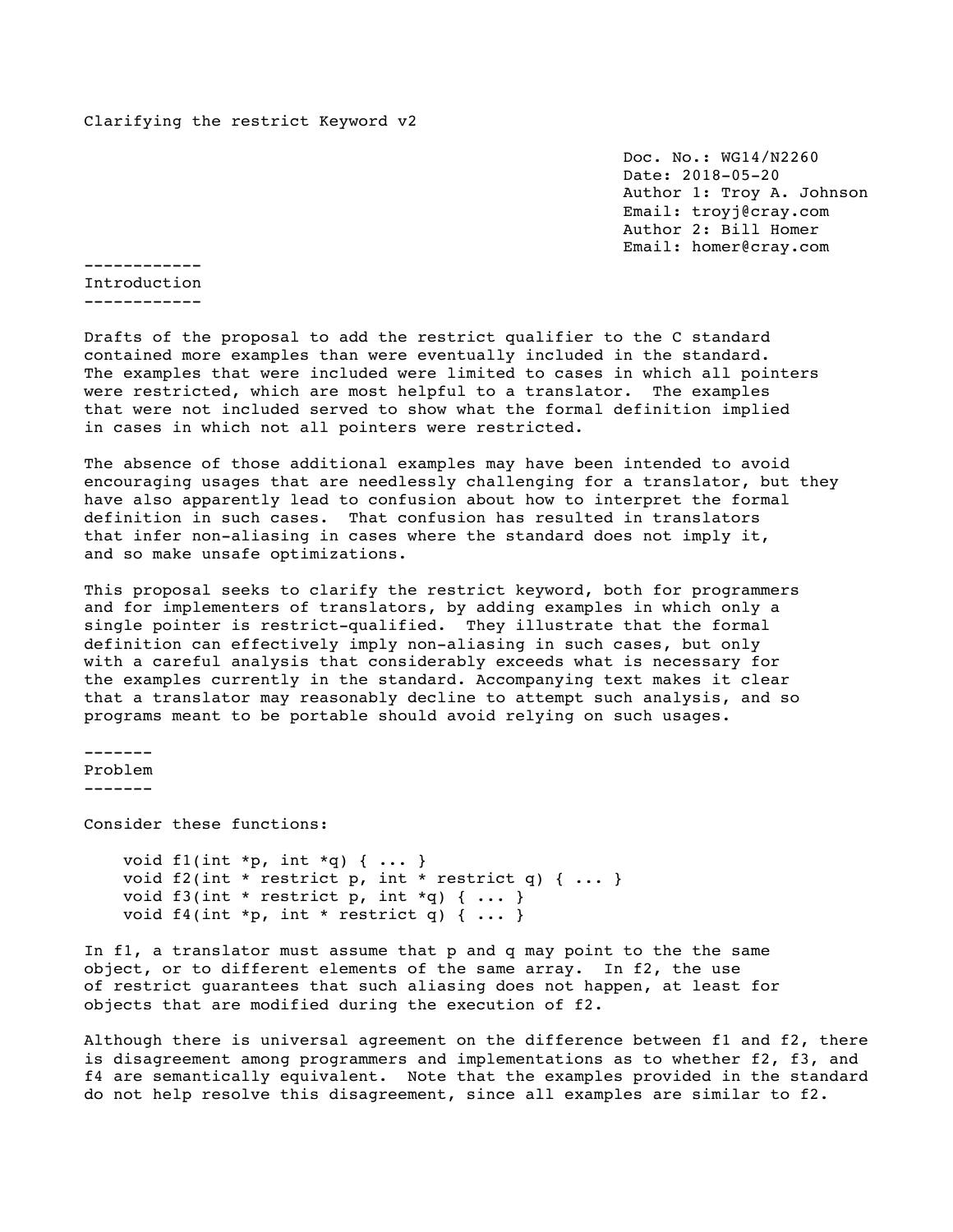A careful reading of C11 6.7.3 leads to the conclusion that f2, f3, and f4 do NOT provide identical information. An implementation is able to infer without examining the body of f2 that accesses through p and q do not alias. Both f3 and f4 admit the possibility that the unrestricted pointer becomes "based" (see 6.7.3.1 paragraph 3) on the restricted pointer during execution of the function's body. For f3 this might happen directly with  $q = p$  and for f4 this might happen directly with  $p = q$ , but it could happen through less obvious, indirect means. This situation is impossible in f2 due to the limitations that 6.7.3.1 paragraph 4 places on assignments between two restricted pointers, but there is no such limitation on assigning a restricted pointer to an unrestricted pointer. Once the unrestricted pointer becomes based on the restricted pointer, it may be used to access the same object; such an access does not violate the standard because all accesses to the object are still being performed using a pointer that is based on the restricted pointer. Therefore, in order to have the same freedom to optimize f3 or f4 as f2, an implementation must analyze the function's body and prove that this situation does not occur. One generally should expect less optimization of f3 and f4 compared to f2, unless using a particular implementation that performs the necessary analysis, the code is easily analyzable, and the situation does not occur. An implementation reasonably might not attempt this analysis for a variety of reasons: trust that the programmer would have written f2 if their code permitted the second restrict, belief that f3 and f4 are too rare to be worth special effort, or belief that the analysis often will need to reach a conservative conclusion.

For a concrete example, try compiling the program below with and without optimization, but leave inlining disabled. The opaque function call to g() is used to represent an unanalyzable basing of q upon p.

```
 #include <stdio.h>
     void g(int **a, int *b)
     {
         *a = b; }
    int foo(int * restrict p, int *q)
     {
         g(\texttt{dq}, p); // effectively q = p*_{p} = 1;*q = 2;return *p + *q; }
     int main()
     {
          int x, y;
         print(f("d\nu", foo(\&x, \&y)); return 0;
     }
Some compilers, like Clang 6.0, behave correctly:
     > clang -O0 test.c
     > ./a.out
```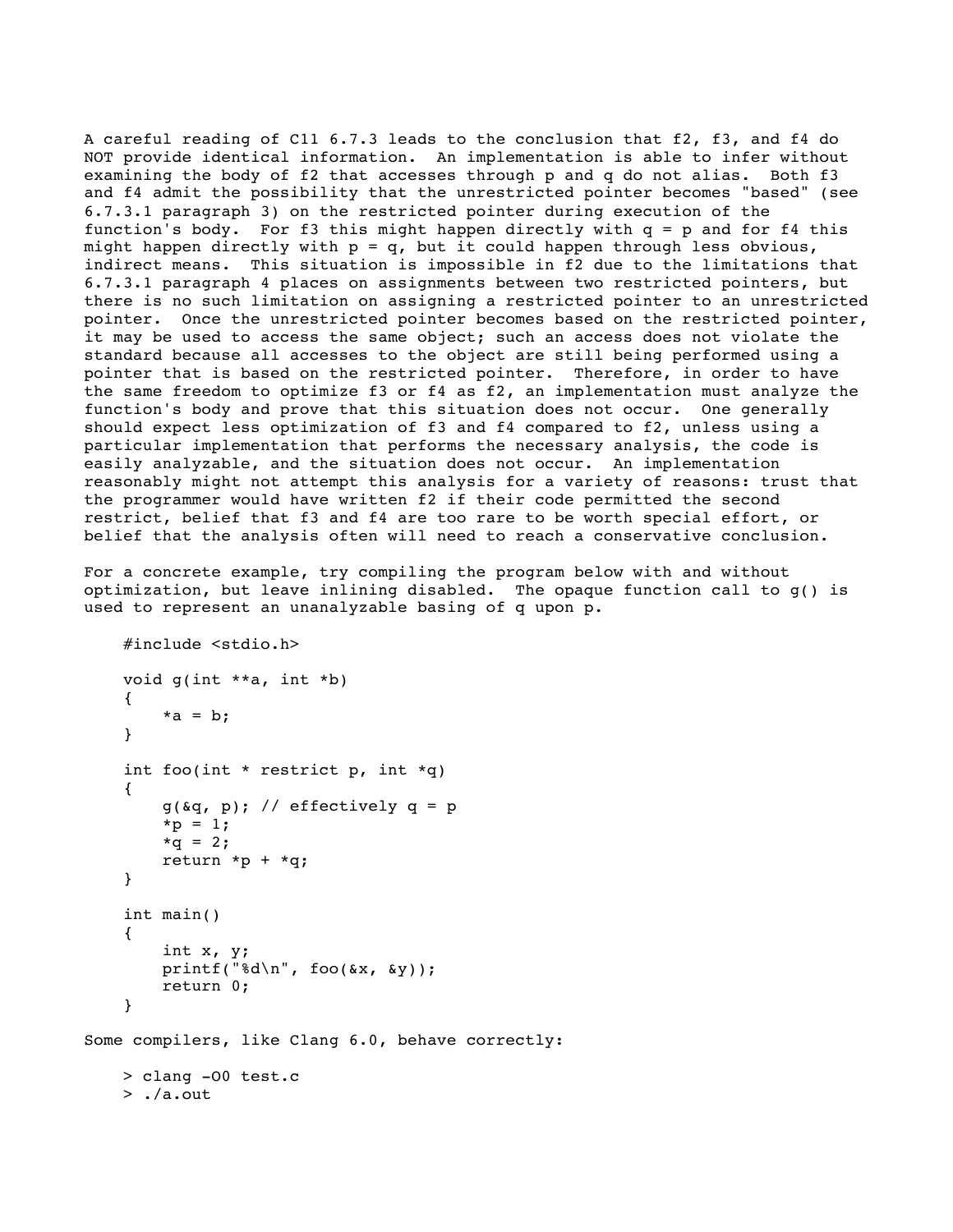```
 4
     > clang -O2 -fno-inline test.c
     > ./a.out
     4
Other compilers, like GNU 7.3.0, behave incorrectly:
     > gcc -O0 test.c
     > ./a.out
     4
     > gcc -O2 -fno-inline test.c
    > ./a.out
     3
One commercial compiler was found to display the incorrect behavior as well.
For an example where q becomes based on p in the same function, consider:
     #include <stdio.h>
     int z;
     int foo(int * restrict p, int *q)
     {
        if (z) q = p; // Together, these two statements are q = p. The
        if (!z) q = p; // conditions are used to prevent forwarding.
        *_{p} = 1;*q = 2;
        return *p + *q; }
     int main()
     {
         int x, y;
        printf("d\nu", foo(\&x, \&y)); return 0;
     }
```
For that program, the same commercial compiler continues to translate foo() as returning 3 (it folds the addition at compile time), but the GNU and Clang compilers both produce correct code.

It is our experience that this problem has gone unnoticed for so long because many programmers expect equivalent optimization for f2, f3, and f4. Such programmers fall into two groups. The first group does not know about the semantic difference among f2, f3, and f4. Because they think the implementation is being presented with identical information in all cases, they expect the same optimization behavior in all cases. The second group understands the semantic difference, but believes that a quality implementation contains analysis sufficient to optimize f3 or f4 like f2. Their reason for not including the second restrict is brevity. Both groups of programmers see their expectations met by implementations that are actually behaving incorrectly. When they encounter an implementation that behaves correctly, they conclude that the conforming implementation is the defective one!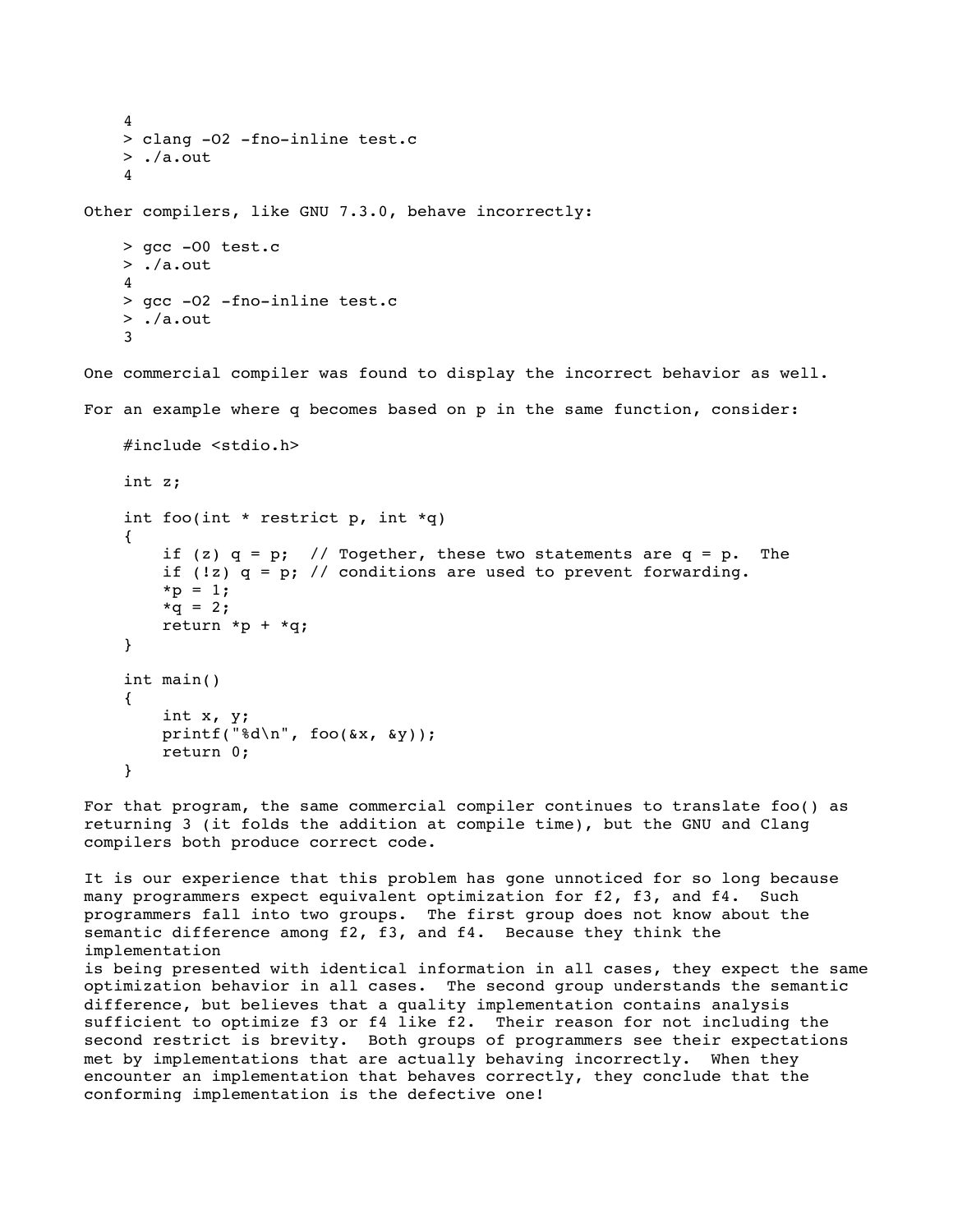```
-----------------------
Proposed Additions to C 
-----------------------
The standard needs examples that clarify the meaning of a solitary
restricted pointer so that programmers and language implementers can agree.
6.7.3.1
...
8. EXAMPLE 2 The function parameter declarations in the following example
    void f(int n, int * restrict p, int * restrict q)
    {
      while (n-- > 0)*p++ = *q++; }
    assert that, during each execution of the function, if an object is accessed
    through one of the pointer parameters, then it is not also accessed through
    the other.
    [ADD] The translator can make this no-aliasing inference based on the
    parameter declarations alone, without analyzing the function body.
[ADD] 13. EXAMPLE 5 Suppose that a programmer knows that references of the
     form p[i] and q[j] are never aliases in the body of a function:
      void f(int n, int *p, int *q) { ... }
     There are several ways that this information could be
     conveyed to a translator, using the restrict qualifier.
    Example 2 shows the most effective way, qualifying all pointer
     parameters, and can be used provided that neither p nor q becomes
    based on the other in the function body.
     A potentially effective alternative is:
      void f(int n, int * restrict p, int * const q) { ... }
     Again it is possible for a translator to make the inference
     based on the parameter declarations alone, though now it
    must use subtler reasoning: that the const-qualification
     of q precludes it becoming based on p. There is also
     a requirement that q is not modified, so this way cannot be
     used for the function in Example 2, as written.
[ADD] 14. EXAMPLE 6 Another potentially effective alternative is:
      void f(int n, int *p, int const * restrict q) { ... }
     Again it is possible for a translator to make the inference
```
 based on the parameter declarations alone, though now it must use even subtler reasoning: that this combination of restrict and const means that objects referenced using q cannot be modified, and so no modified object can be referenced